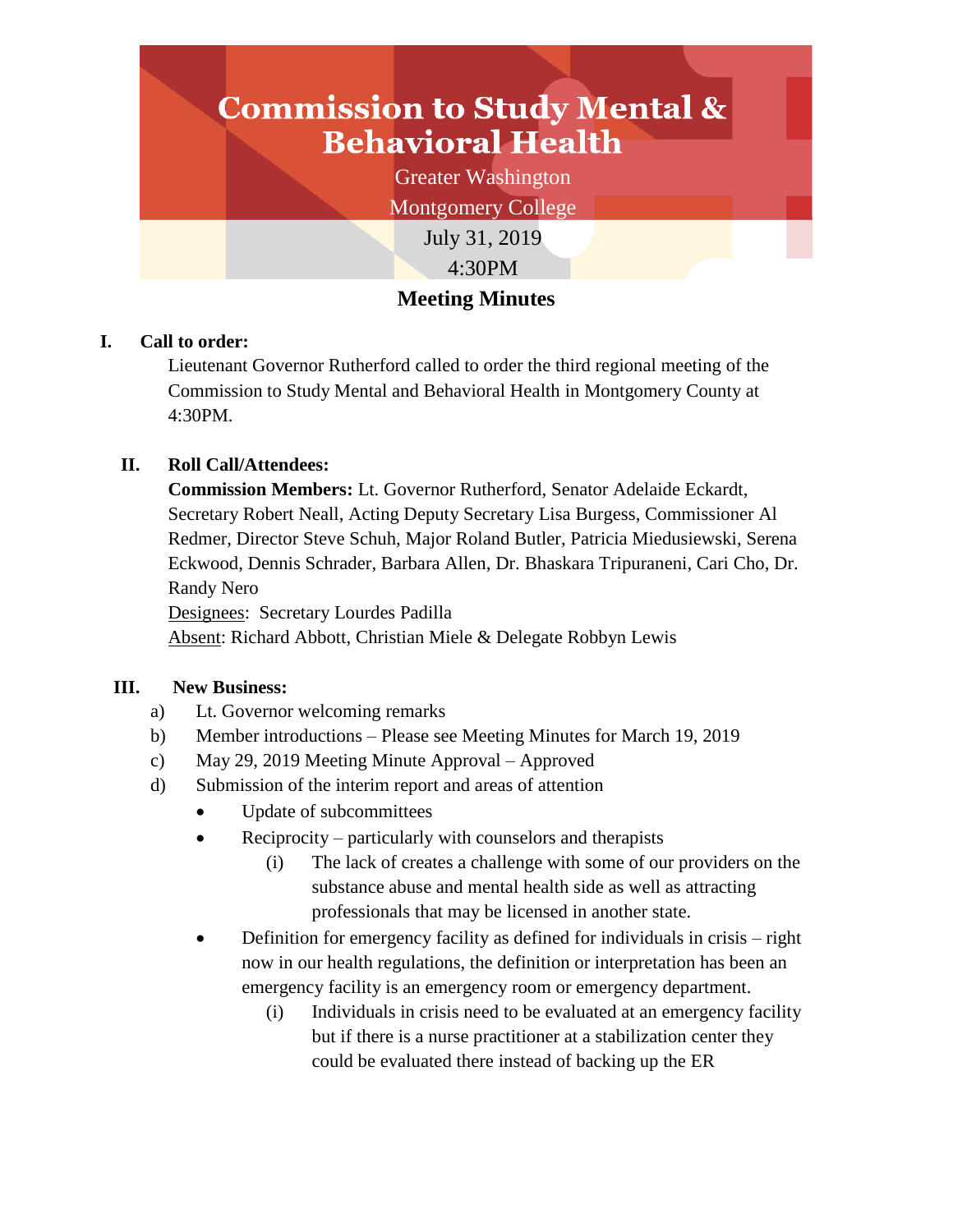- Parity between behavioral and physical health making sure our insurance carriers are abiding by the Mental Health & Addiction Equity Act.
- e) Terminology & Consistency
	- Mental Health v. Mental Illness v. Substance Use Disorder or Behavioral Health
	- Introduction of OOCC Chart
		- (i) Human Health which consist of physical health and behavioral health
			- 1. Physical health
				- a. Not positive or negative
				- b. Either physically healthy or physically impaired or ill
			- 2. Behavioral health
				- a. Mental health dimensions to behavioral health
				- b. Substance use dimension to behavioral health
				- c. Most people understand behavioral health to include both traditional mental health as well substance use issues
					- i. Mental health a person can be mentally healthy or mentally ill
					- ii. Substance use status there are people that use substances but are non-problematic and there are some that use substances in a problematic way but not all of them have substance use disorder.
						- Problematic substance users two populations
							- o Non Substance Use Disorders
							- o Substance Use Disorders
- f) Commission Member Comments on the Chart:
	- Senator Eckardt Behavioral health is a term that brought together mental health and substance use disorder.
		- (i) There is serious and persistent mental illness and then you have chronic and habitual addiction but everyone terms it as mental health. If we are preventing mental illness and promoting mental health we should know the clarification.
	- Dr. Lisa Burgess Health is ever evolving
		- (i) This is a great framework. The document allows us to look at the connection physical health and behavioral health. I have drawn a triangle between human, physical and behavioral health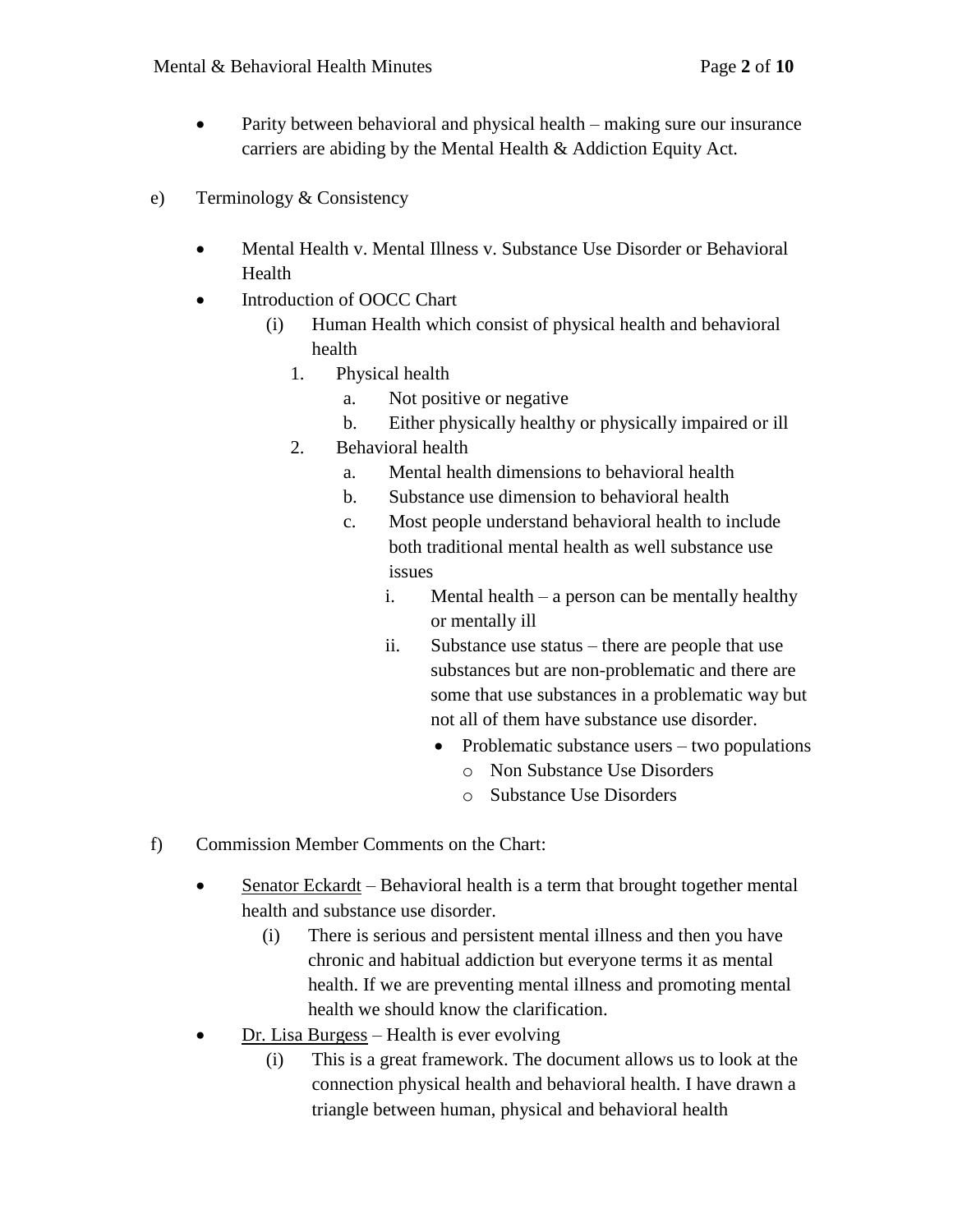- $\bullet$  Dr. Tripuraneni Dual Diagnosis System is a mental health term commonly when there is an overlap  $-30-50\%$  of patients tend to have mental health and substance abuse and I would like to add a bidirectional arrow between the two.
- Barbara Allen Preexisting conditions should be considered when giving treatment.
- Deborah Nelson There are certain social determinants that really play into which of these categories that you fall into and it can shift day-to-day.
- g) Subcommittee Updates:
	- Crisis Services *Director Steve Schuh*
		- (i) Next meeting tomorrow, Frederick, 12 E. Church St. 9:30am. We will be hearing a presentation from Baltimore City and their Crisis Response System.
		- (i) Lt. Governor There is an issue of transportation and so that may be something we need to think about; people getting to and from facilities. Maybe working with law enforcement.
	- Youth & Families *Secretary Lourdes Padilia*
		- (i) Met on June 26 and revisited the 3 focus areas:
			- 1. K-12 Education
			- 2. Caregivers & Families
			- 3. Mental Health Coordinators
		- (ii) Other focus areas we want to include:
			- 1. Need to increase awareness and services for individuals from birth -5 YO who may be experiencing or witnessing a family member with behavioral health issues
			- 2. Mental health coordinator designee for schools
				- a. How it has been working
				- b. What does it look like
				- c. How can it be improved
			- 3. Transitional age group 18-26
				- a. Very important with adults that are facing issues
			- 4. Services for youths in the justice system
			- 5. Suicide Prevention and social media impact
	- Finance & Funding *Commissioner Al Redmer*
		- (i) Met twice since last full meeting
		- (ii) We have received and began analyzing the Second Annual Network Adequacy Reports from commercial carriers in MD
			- 1. First impressions: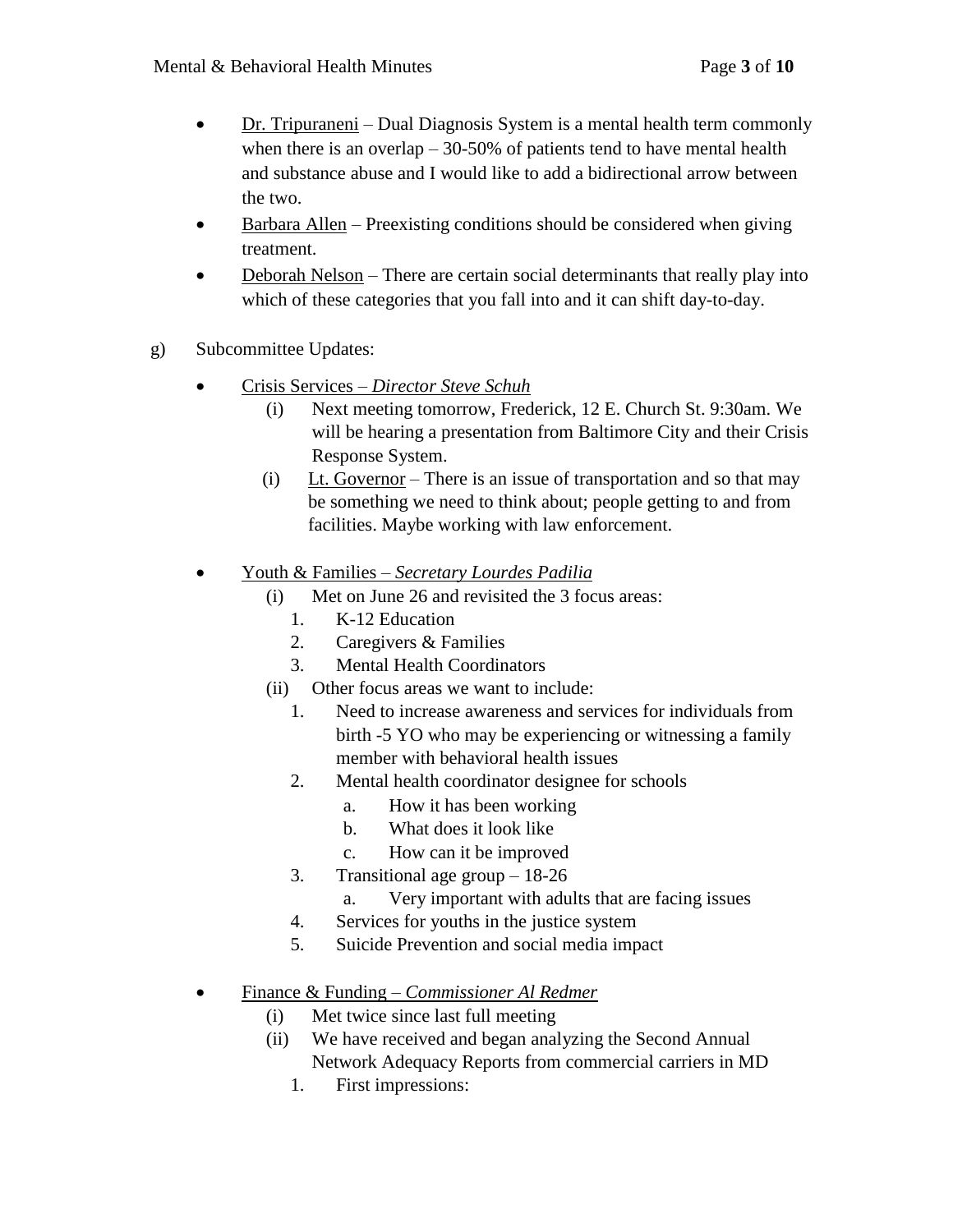- a. General trend in improvement in behavioral health networks but reports were inadequate and did not provide basic information required by regulations
- b. Most reported non-compliance with wait time standards
- (ii) Next steps:
	- a. Follow up with carriers to obtain missing information and do analysis of their methodology to make sure information contained is accurate
- (iii) We received feedback on credentialing issues that behavioral health facilities are experiencing with commercial carriers
- (iv) System of Care
	- 1. Improve service and outcomes
		- a. Focus on quality
- (ii) Approved the new administrative services organization at the last BPW.
- Public Safety *Randall Nero*
	- (i) Focus on policies and first responders
		- 1. Identification of individuals with behavioral health issues
		- 2. Recommendations:
			- a. Utilize the sequential intercept model as a mean to develop mapping of resources across the state
			- b. Provide standardize training to law enforcement, corrections, juvenile services and the courts
			- c. Civic partners that currently exist in the community
			- d. Develop a data collection system that would demonstrate effectiveness and decision making.

#### **IV. Elected Officials:**

- h) Marc Elrich *Montgomery County Executive*
	- The question is, how do we pay for the reasonable way forward, I would suggest that behavioral health issues are as important as dealing with education issues. I hope in the long run we get to tackle the financial challenge.
	- I have spoken to some high school students with levels of depression that I have never seen. I heard stories about students having to leave in ambulances and staying days at the hospitals. We don't have the counselors and psychologist that we need in schools.
	- The community has been expressing concern with the growing number of homelessness here and the negative impact on businesses and residences. They have asked for treatment and help for these people. We need the resources and programs to help them. 1/3 of the people in our jail presents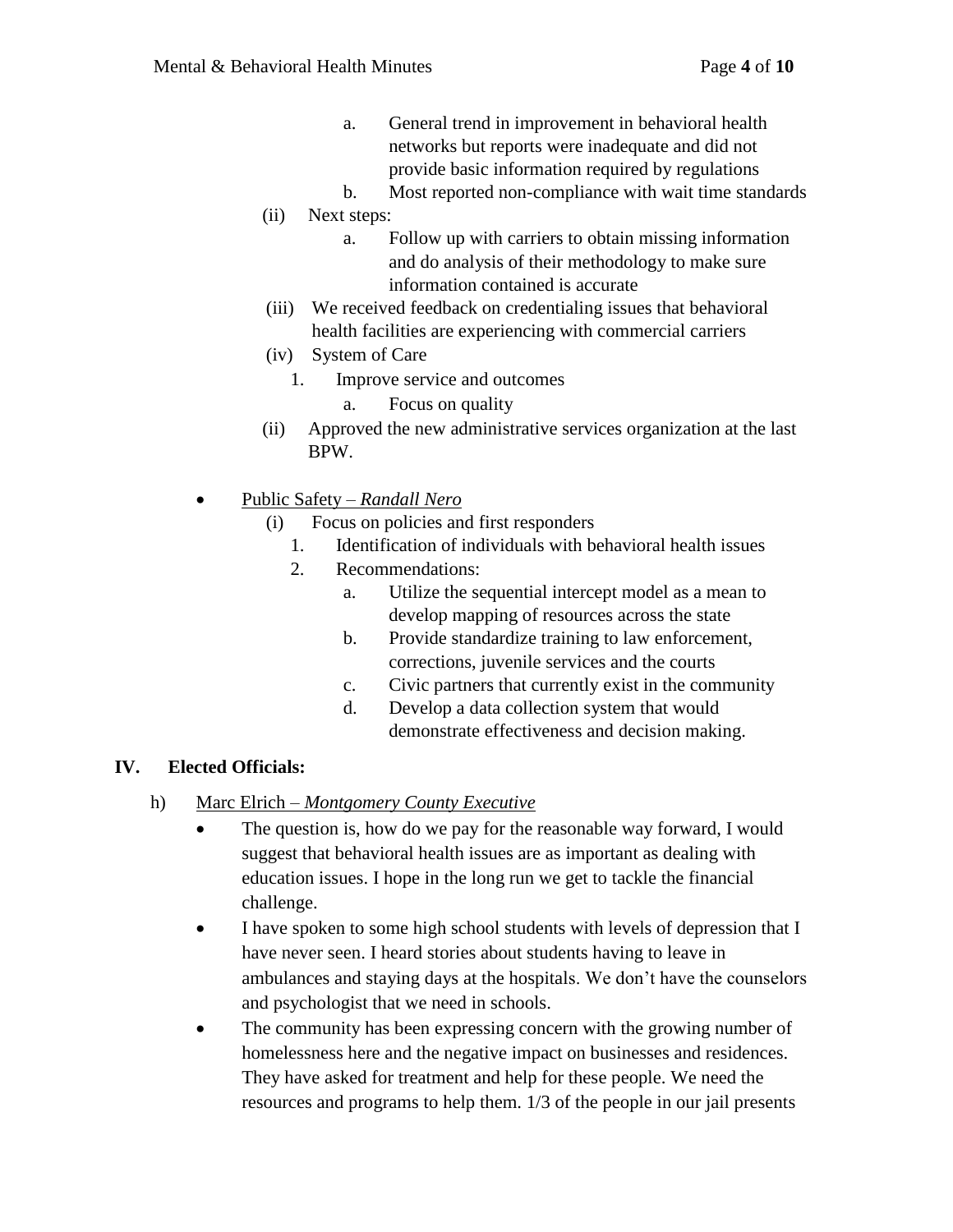mental health issues; they don't belong there. The resources that we spend to put people in jail could be used for mental health.

- We need more support for police crisis teams.
- I encourage you to work on plans that will help us address these issues in the community. This is a bipartisan problem.

Lt. Governor – We are looking at the details for how to move forward before we throw money. There are places where we do need additional resources but this is well past due. Deinstitutionalization in the 60s didn't have the warm hand off for where people should go which has brought us to now with the homeless situation and jails. The Baltimore City new jail, 40-50% of the beds will be for people with mental and substance use disorder. So we are working to come up with a plan and resources to implement those plans.

- i) Craig Rice *Councilman, Chair of Education Committee for Montgomery County and MACo*
	- Increase of absenteeism in Montgomery County is related to mental health days.

Lt. Governor – Article on Oregon and Mental Health Days; I had a different idea where I thought the mental health days should be included in sick days and not classify that it is a mental health day. Maybe another alternative: the school can implement mental health exercises; for example, simple math for the first half hour.

Senator Eckhardt – During a school visit, I watched how the teachers in the beginning of the day would get the children together indian-style in a circle and they would just have a discussion about the day. This was a very creative way to rest their minds.

# j) Gabriel Acevero – *Delegate, District 39, Montgomery County*

 I am here to listen and learn. We have come a long way from the Maryland Department of Health and Mental Hygiene; it was important that we changed the name as well as the way we view and interact and serve those that may have mental health issues. That we do not see them as individuals that are broken or who are in any way unclean as the term "mental hygiene" used to suggest. These are the Marylanders that need support from institutions and communities.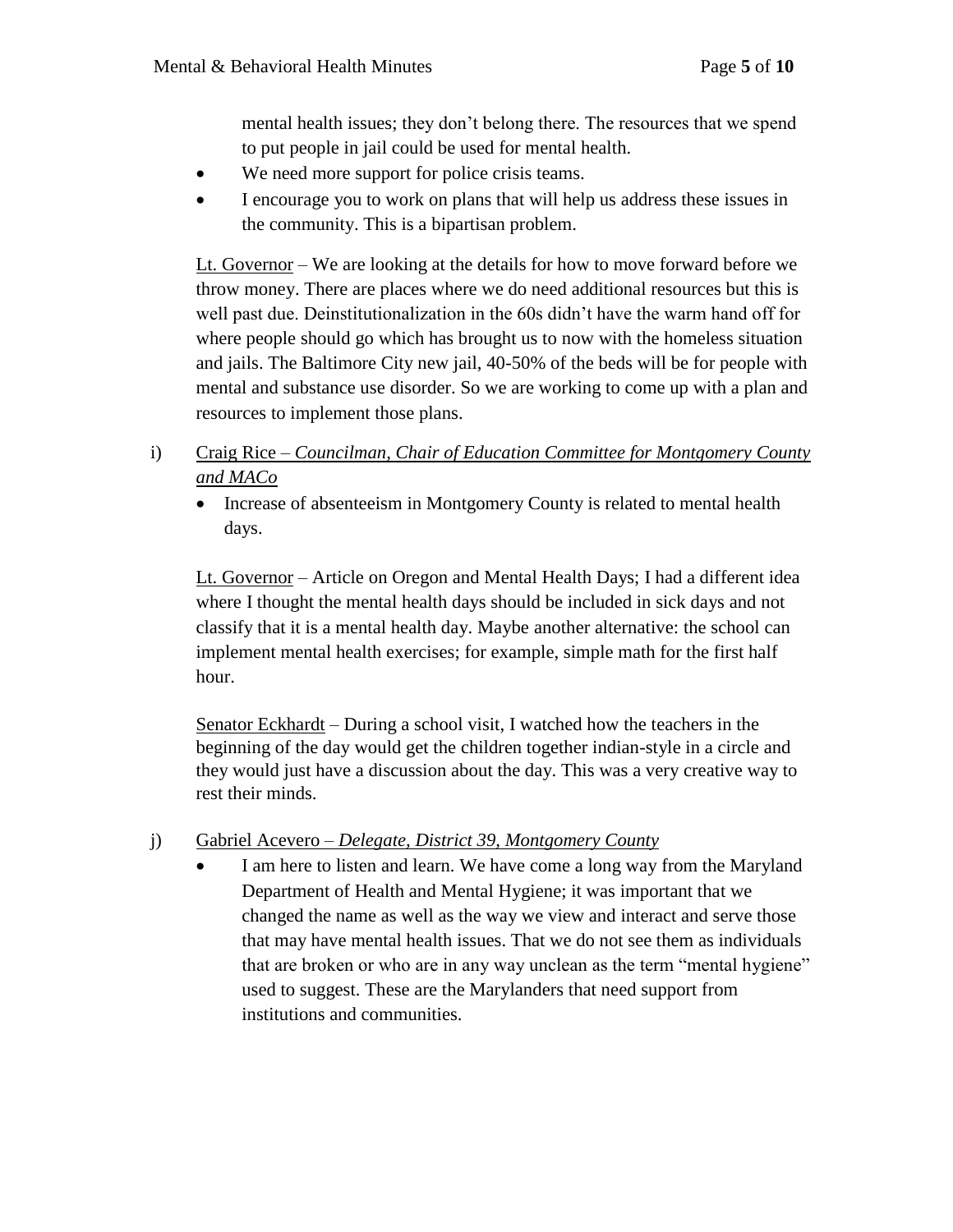#### **V. Public Comments:**

- k) Arthur Ginsberg *President & CEO of CRI* 
	- CRI is a non-profit behavioral health provider in Anne Arundel, Baltimore and Montgomery Counties. We serve publicly funded Medicaid patients. I encourage this Commission to tackle comprehensive reform making the investment needed to make a strong, accessible behavioral health system. The Certified Community Behavioral Health Clinic (CCBHC) model embodies investments needed in MD. They ensure that access to treatment is available at times & places convenient for those served, prompt intake and engagement in services, post follow up, access regardless of ability to pay and residence and crisis management services provided 24 hours/day. With a CCBHC level investment in creating a stronger more transparent accountable system, MD's community health providers will be able to reduce hospital admissions, reduce re-admissions and reduce emergency department utilization. I urge this Commission to include comprehensive solutions like CCBHCs in your recommendations. Thank you.

Cari Cho – Right now in Maryland, there are not any CCBHCs. There are two providers that have funding from the feds to potentially become CCBHCs.

• Mosaic & Cornerstone Montgomery, but the model requires that people can walk in and be seen immediately. In regards to the police, in Oklahoma, there is a CCBHC that has an arrangement with the police and every car has a tablet that can link them to a provider to do an assessment on scene.

Lt. Governor – How much is the funding for MD facilities?

Cari Cho – You can request up to \$2 million a year for 2 years, Cornerstone Montgomery got about \$3.7 million, I am not sure what Mosiac got.

- b) Shannon Hall *Executive Director of the Community Behavioral Health Association of Maryland (CBH)*
	- CBH represents community based mental health and substance use providers across MD. We work to promote access to behavioral health services and improve the quality of services. I met earlier today with Behavioral Health Partners of Frederick, one of the largest out-patient mental health clinics in MD. They serve 5000 patients every year in Frederick and surrounding areas. They have a partnership with Frederick Memorial Hospital to provide rapid admission to folks discharged from the hospital with behavioral health needs. I asked the CEO, what keeps you up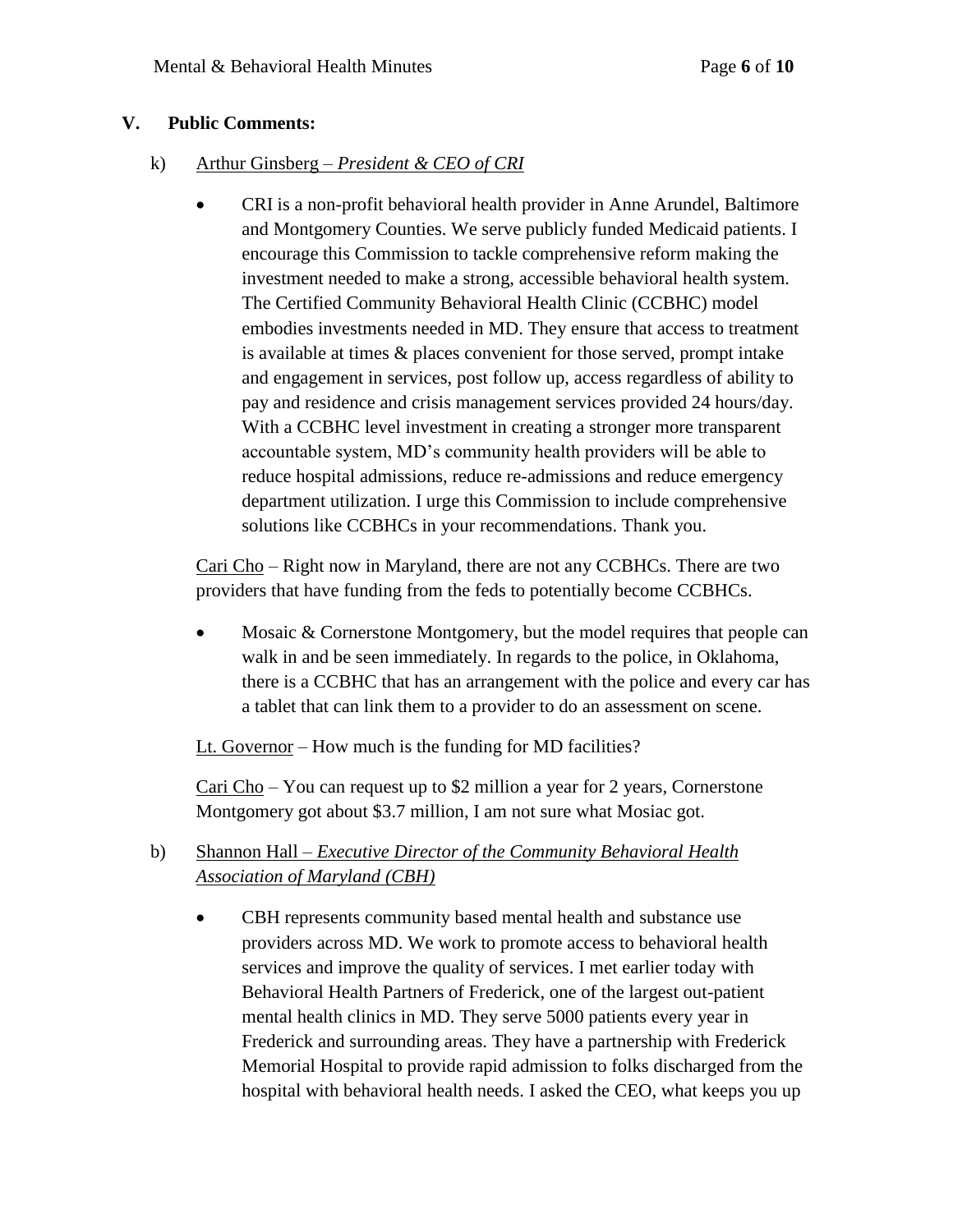at night. He answered that he can't meet the demand for mental health and substance abuse services in Frederick. The barriers are:

- (i) Referrals from the hospital regardless of payer
	- 1. Hospitals are on an all payer system, our community behavioral Health System is not.
- (ii) On Medicaid side we haven't operationalized integration in a concrete way. They are licensed as a behavioral health clinic, they are serving people coming to them with substance use needs and they need to get a separate license to do integrative care. We need to continue focus on that our regulatory and licensing process supports the clinical product that we want and need.

#### c) Marty Burnbomb *– Pathways licensed clinical social worker*

- Terminology is a great place to start once your mental health issue or substance abuse issue has progressed to a problem and you become diagnosed, you are diagnosed from the same DSM, so what happens after that is it splits?
- Workforce peer counselors are great but they are not licensed; we need some kind of credentialing.
- Deinstitutionalization This was supposed to create a network of care to be treated in your own community and that failure from 50 years ago has led us here.
- You have an opportunity to look at the co-occurring disorders; now is the time to develop a system to illustrate the overlapping.
- Medical necessity someone suffering from opioid withdrawal doesn't have seizure risk so there is no medical necessity; we suggest that an assessment include history of overdoses as a questions so that they can meet medical necessity.
- Keep the Door Open Act which ruled into The Hope Act. Substance use programs, in July, the new rates came out and none of the level three programs are included in that rate increase. This is the  $3<sup>rd</sup>$  year in a row, and the Hope acts says that they should have be increased.

#### d) Dr. Laura Willing – *Child/Adolescent Psychiatrist, D.C.*

- Emergency Room Boarding Crisis not enough beds, we have 0-88 children boarding in the ER waiting for a bed each month. FY19 – 492 total Children boarders
- In patient unit  $-463$  children admitted to child psychiatry  $\&$  586 admitted to the adolescent unit
- 30-35% of those patients are from MD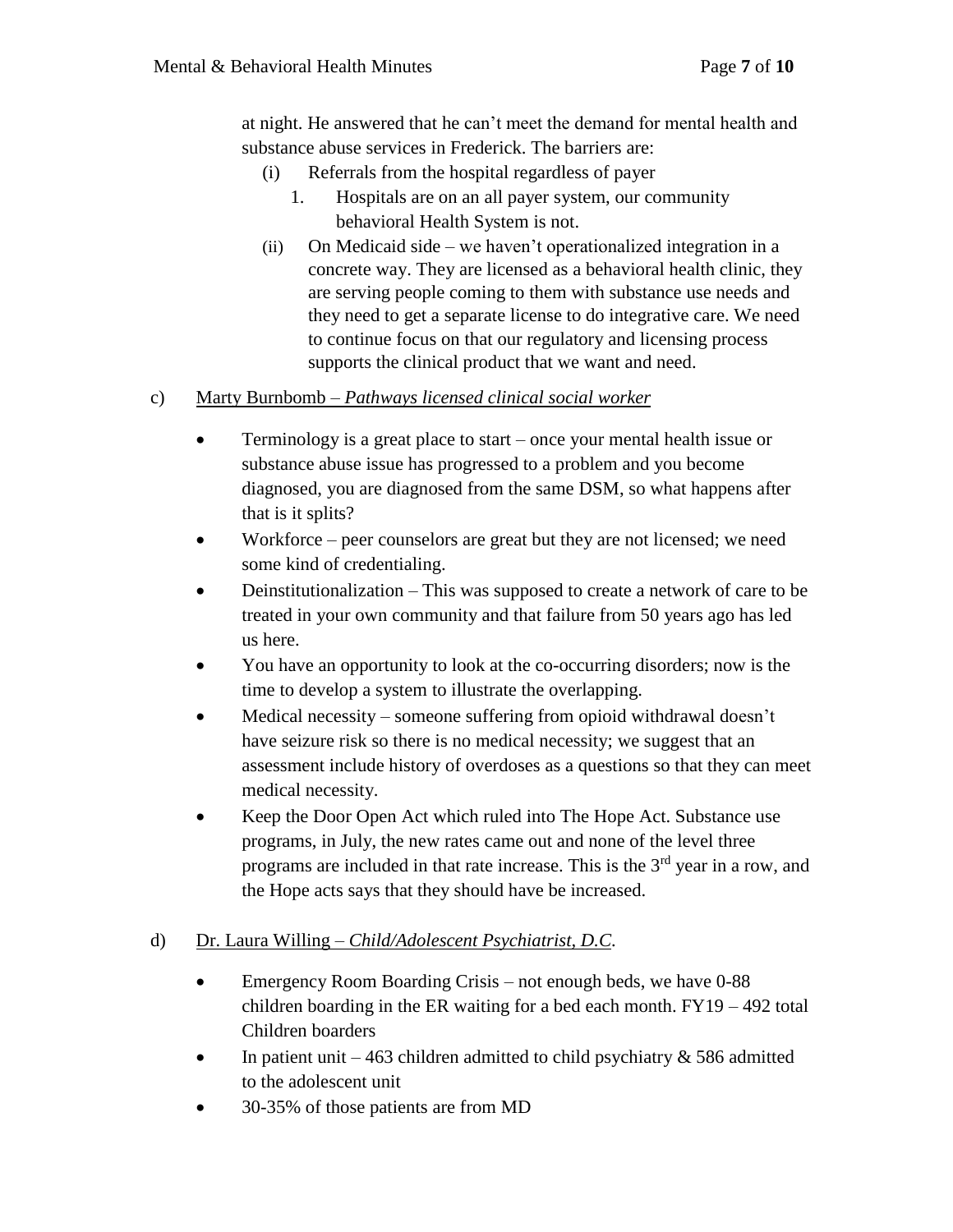- Approximately 900 patients, 45% of those are from MD
- D.C. waitlist is 2-6 months
- Mental Health Parity is part of this solution
- We need adequate networks and reimbursement
- More resources for children needing care in MD: residential, outpatient, inpatient & therapy
- Improving transparency would be important
- l) Dr. Raymond Crowel *– Director of Health and Human Services, Montgomery County*
	- Kirwan and K-12 is an interest of mine. I think that to the extent that we can integrate the work of behavioral health across the state with what is happening with Kirwan.
	- Transitional age youth we have a process of youth becoming disconnected; that process starts with disengagement in our schools
	- Staffing we have a real shortage. The cost of education is skyrocketed. The math of the salary for a social worker versus private work causes a declining interest. We need a pipeline process, maybe loan forgiveness or incentives for those in community colleges. We have a diversity issue as well. People that can afford an education do not represent the diversity of the Country.

## m) Eline Kayhill – *Holy Cross, Silverspring MD*

- Workforce issue & disconnect between psychologist and therapist.
- Increasing bed capacity for adolescence and adults I do advocacy for Holy Cross and working in health care, I get a lot of calls from friends and family suffering from mental health asking for help. I hear about their journeys and most of these are waiting for beds, or going to a facility that is at capacity so they are traveling to Hagerstown or D.C.for care.
- We need to talk about senior citizens facing social isolation and we need to pay attention to those that are aging in place and in their homes; how we integrate them in their communities.

# e) Kent Alfred – *Systems Director for Behavioral Health at University of MD Capital Region Health*

• UMD Capital Region at Prince Georges – 32 bed inpatient unit and it is broken down for patients with high acuity; about half of those are brought in through emergency petition. Our emergency rooms are being overrun; on Friday and Sunday we are having surges of patients. We try to work fast to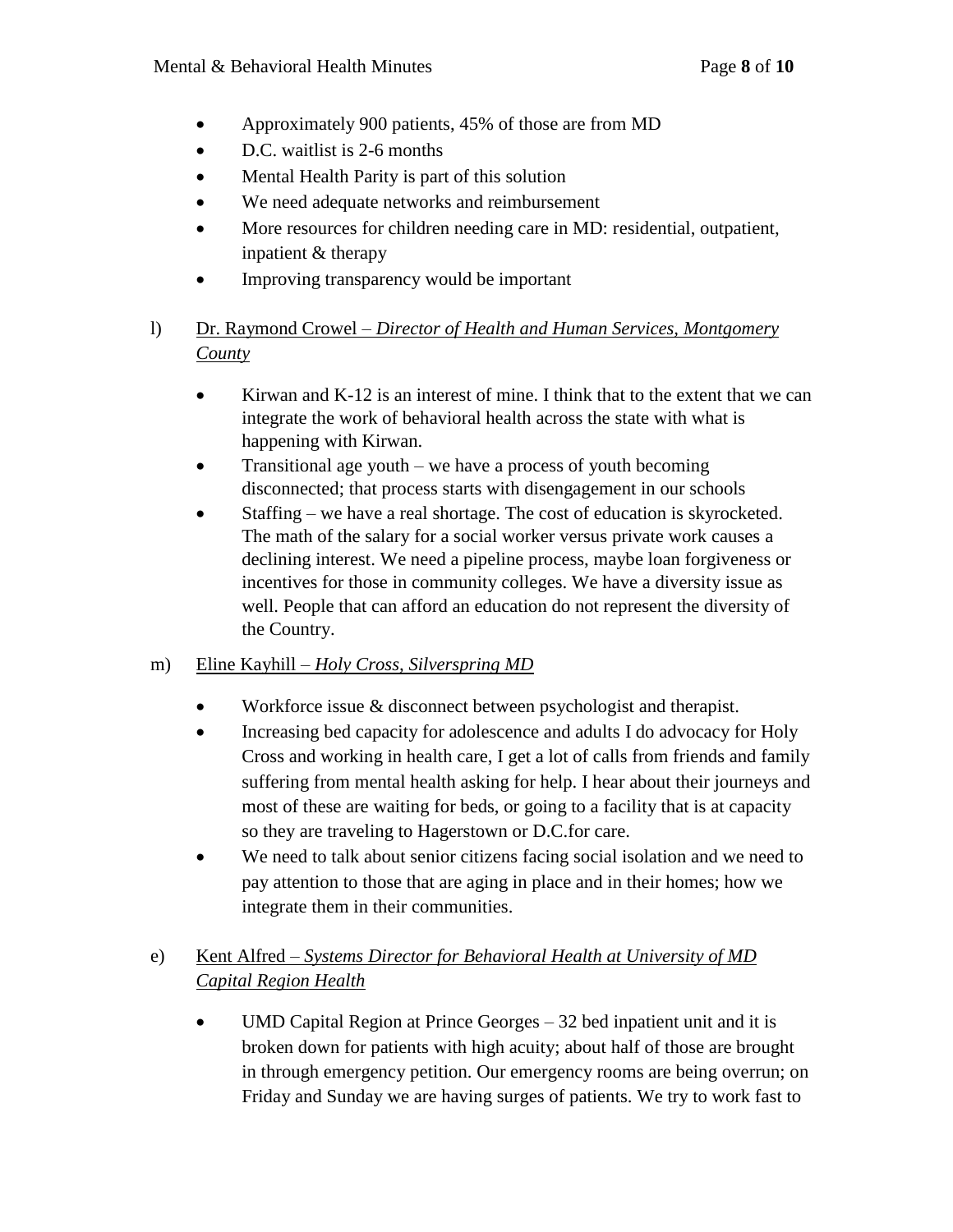evaluate and make sure they are getting treated but we don't have the resources. Adolescents will be in our ER for days waiting for a bed. We have to provide 1:1s to everyone who has acute suicidal ideation.

- We are asking for:
	- (i) A psych urgent care for those who may not need acute level treatment.
	- (ii) An ACT team that could follow the individual in the community instead of using the ER as a location.
	- (iii) Safe place for our minors; our adolescence sit in this ER seeing all the other trauma around them.
	- (iv) Safe discharge for our patients.

## f) Dawn O'Cronin – *Co-Chair for Prevention Subcommittee for Active Assailant Interdisciplinary Work Group*

- Law Enforcement units that have crisis intervention teams are not able to make sure those citizens do not end up back on the streets.
- On the school side, the 24 mental health services coordinators that each school local system had to have in place by last school year; the Center for School Safety is hosting monthly meetings with them to find out challenges and issues are.
- Safe to Learn Act of 2018 requires a 40 hour model school resource officer and school security employee curriculum, that all of the schools must be trained in prior to September 1, 2019.

## g) Christina Calendar – *Mother of an adult with a mental health and addiction issue*

- Inconsistency with health facilities
- Can we get a parental committee together and present those problems that parents see and bring it to the Commission?
- I was in an ER and my child wanted to go to a rehab and they told me to call back at 9am the next day.
- I want to be able to bring these problems to light

Lt. Governor – Youth and Family Subcommittee, includes adult family members. The Crisis Services Subcommittee is looking at the facilities that are 24/7 and where the gaps are. We will need funding to make sure it is utilized and going to the right places. I encourage you to look at the subcommittees that we have.